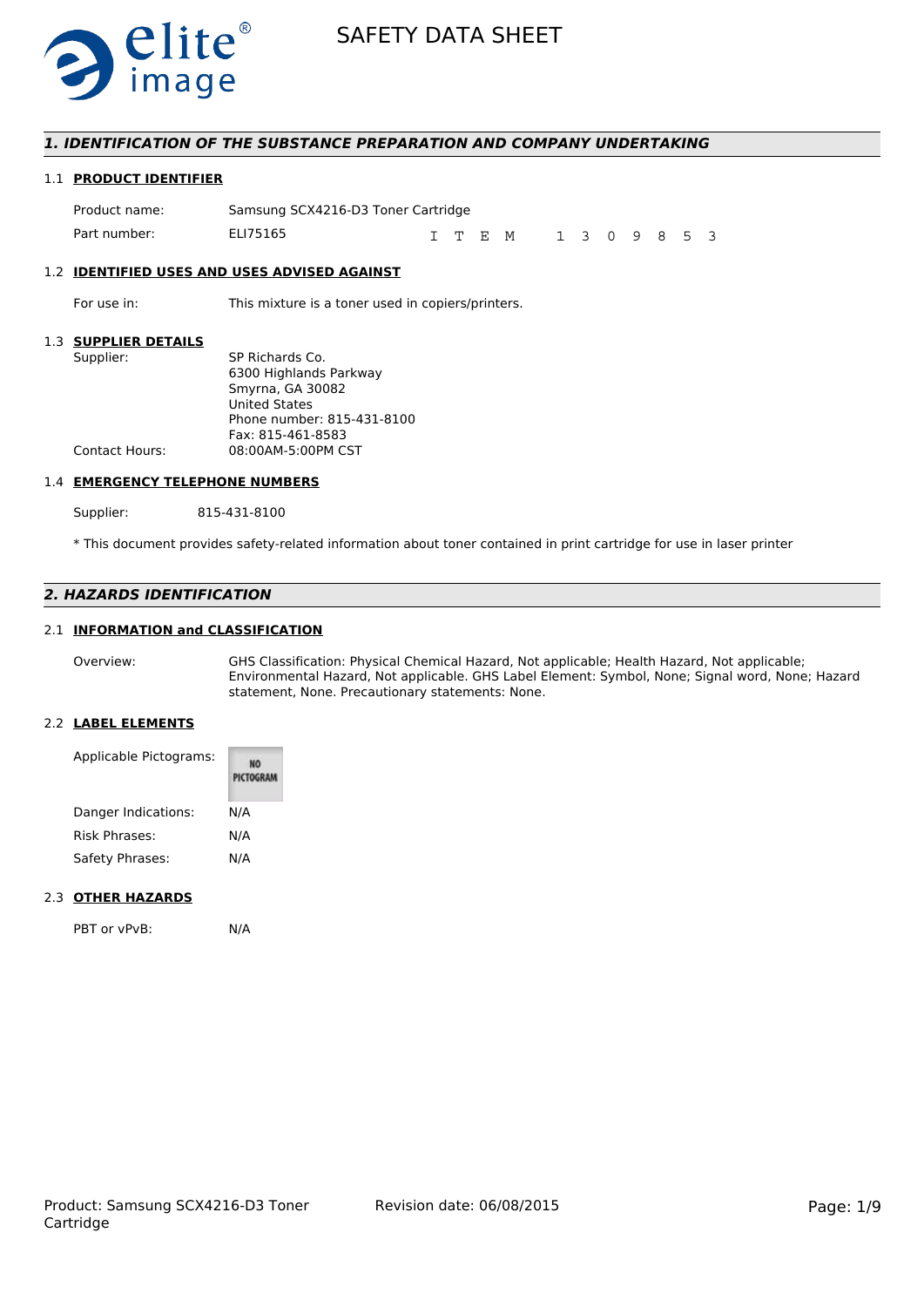

## *3. COMPOSITION / INFORMATION ON INGREDIENTS*

|                  | <b>CAS number</b>   |          | <b>OSHA</b>           | <b>ACGIH</b>                                  | Other |
|------------------|---------------------|----------|-----------------------|-----------------------------------------------|-------|
| Ingredients      |                     | Weight % | <b>PEL</b>            | <b>TLV</b>                                    |       |
|                  |                     |          |                       |                                               |       |
| Polyester        | <b>TRADE SECRET</b> | 80-90    | Not listed            | Not listed                                    |       |
| Polypropylene    | 9010-79-1           | $1 - 5$  | Not listed            | Not listed                                    |       |
| Iron Oxide       | 1317-61-9           | $1 - 5$  | Not listed            | Not listed                                    |       |
| Carbon Black     | 1333-86-4           | $5 - 15$ |                       | 3.5 mg/m3 $\mid$ 3.0 mg/m3                    |       |
| Amorphous Silica | 7631-86-9           | $1-5$    | 20 mppcf              | None                                          |       |
|                  |                     |          | TWA: 5.0              | <b>TWA</b>                                    |       |
|                  |                     |          | mg/m3                 | (2013): 3.0                                   |       |
|                  |                     |          | (Inert of             | $\left \right.\right.$ mg/m $3$ (Par $\left $ |       |
|                  |                     |          | Nuisance              | ticulates                                     |       |
|                  |                     |          | Dust:                 | Not                                           |       |
|                  |                     |          | Respirable            | Otherwise                                     |       |
|                  |                     |          | fraction);            | Specified:                                    |       |
|                  |                     |          | 15.0 mg/m3 Respirable |                                               |       |
|                  |                     |          | (Inert of             | Particle                                      |       |
|                  |                     |          | Nuisance              | $ Mass\rangle$ ; 10.0                         |       |
|                  |                     |          |                       | Dust: Total   mg/m3 (Par                      |       |
|                  |                     |          | dust)                 | ticulates                                     |       |
|                  |                     |          |                       | Not                                           |       |
|                  |                     |          |                       | Otherwise                                     |       |
|                  |                     |          |                       | Specified:                                    |       |
|                  |                     |          |                       | Inhalable                                     |       |
|                  |                     |          |                       | Particle                                      |       |
|                  |                     |          |                       | Mass)                                         |       |

The Full Text for all R-Phrases are Displayed in Section 16

#### **COMPOSITION COMMENTS**

The Data Shown is in accordance with the latest Directives.

This section provides composition information for the toner powder contained in specially designed container inside of the print cartridge.

## *4. FIRST-AID MEASURES*

#### 4.1 **FIRST AID MEASURES**

#### 4.1.1 **FIRST AID INSTRUCTIONS BY RELEVANT ROUTES OF EXPOSURE**

| Inhalation:   | Move to fresh air. If irritation persists, obtain medical advice.                                                |
|---------------|------------------------------------------------------------------------------------------------------------------|
| Eye contact:  | Flush eyes immediately with plenty of water within 15 minutes. If irritation persists, obtain medical<br>advice. |
| Skin contact: | Wash with plenty of water and soap.                                                                              |
| Ingestion:    | Rinse mouth and give several glasses of water. If irritation persists, obtain medical advice.                    |

#### 4.1.2 **ADDITIONAL FIRST AID INFORMATION**

Additional first aid information: N/A Immediate Medical Attention Required: N/A

## 4.2 **SYMPTOMS AND EFFECTS**

Acute Symptoms from Exposure: N/A Delayed Symptoms from Exposure: N/A

## 4.3 **IMMEDIATE SPECIAL TREATMENT OR EQUIPMENT REQUIRED**

NOTE TO PHYSICIAN: None.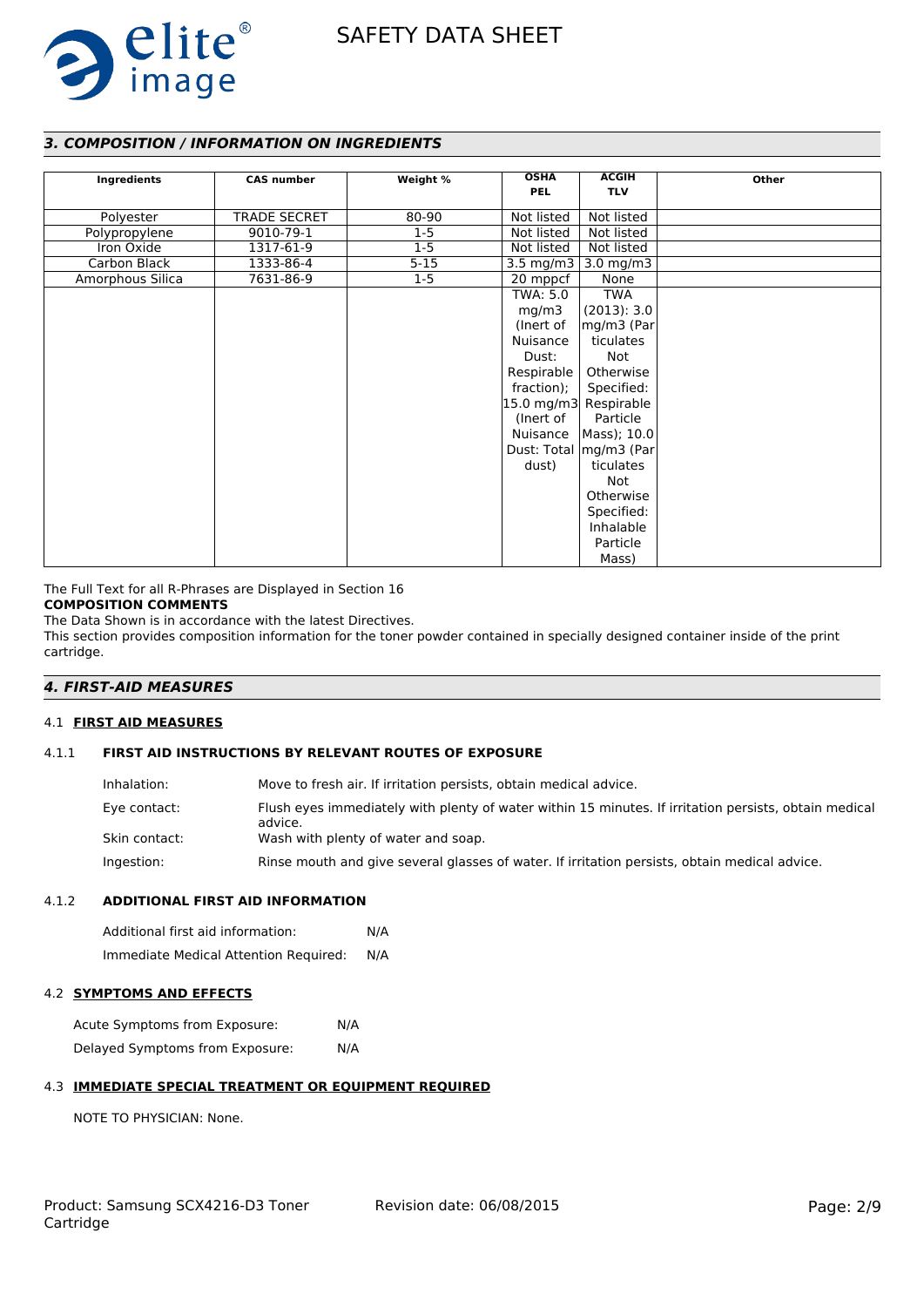

## *5. FIRE-FIGHTING MEASURES*

#### 5.1 **EXTINGUISHING MEDIA**

Recommended Extinguishing Media: CO2, dry chemical, water. Extinguishing Media Not to be Used: Do not use a solid water stream as it may scatter and spread fire.

## 5.2 **SPECIAL HAZARD**

Unusual Fire/Explosion Hazards: HAZARDOUS COMBUSTION PRODUCTS: CO2, CO, Organic products of decomposition. Extinguishing Media Not to be Used: N/A

#### 5.3 **ADVICE FOR FIRE FIGHTERS**

Avoid inhalation of smoke. Wear protective cloting an wear self-contained breathing apparatus

#### *6. ACCIDENTAL RELEASE MEASURES*

#### 6.1 **PERSONAL PRECAUTIONS, PROTECTIVE EQUIPMENT AND EMERGENCY PROCEDURES**

### 6.1.1 **PRECAUTIONS FOR NON-EMERGENCY PERSONNEL**

Minimize the release of particulates. Wear personal protective equipment. Garments may be washed or dry cleaned, after removal of loose toner.

#### 6.1.2 **ADDITIONAL FIRST AID INFORMATION**

N/A

#### 6.1.3 **PERSONAL PROTECTION**

Wear personal protective equipment as described in Section 8.

#### 6.2 **ENVIRONMENTAL PRECAUTIONS**

Regulatory Information: Keep product out of sewers and watercourses.

#### 6.3 **METHODS AND MATERIAL FOR CONTAINMENT AND CLEANUP**

Spill or Leak Cleanup Procedures: After spraying with water to prevent development of dusts, spills should be swept up or wiped up. Residuals can be removed with soap and water. Or slowly sweep spilled powder into paper and transfer into a suitable container for disposal. If sweeping them with a vacuum cleaner, a dust explosion-proof type must be used. Do not allow this preparation to contaminate ground water system.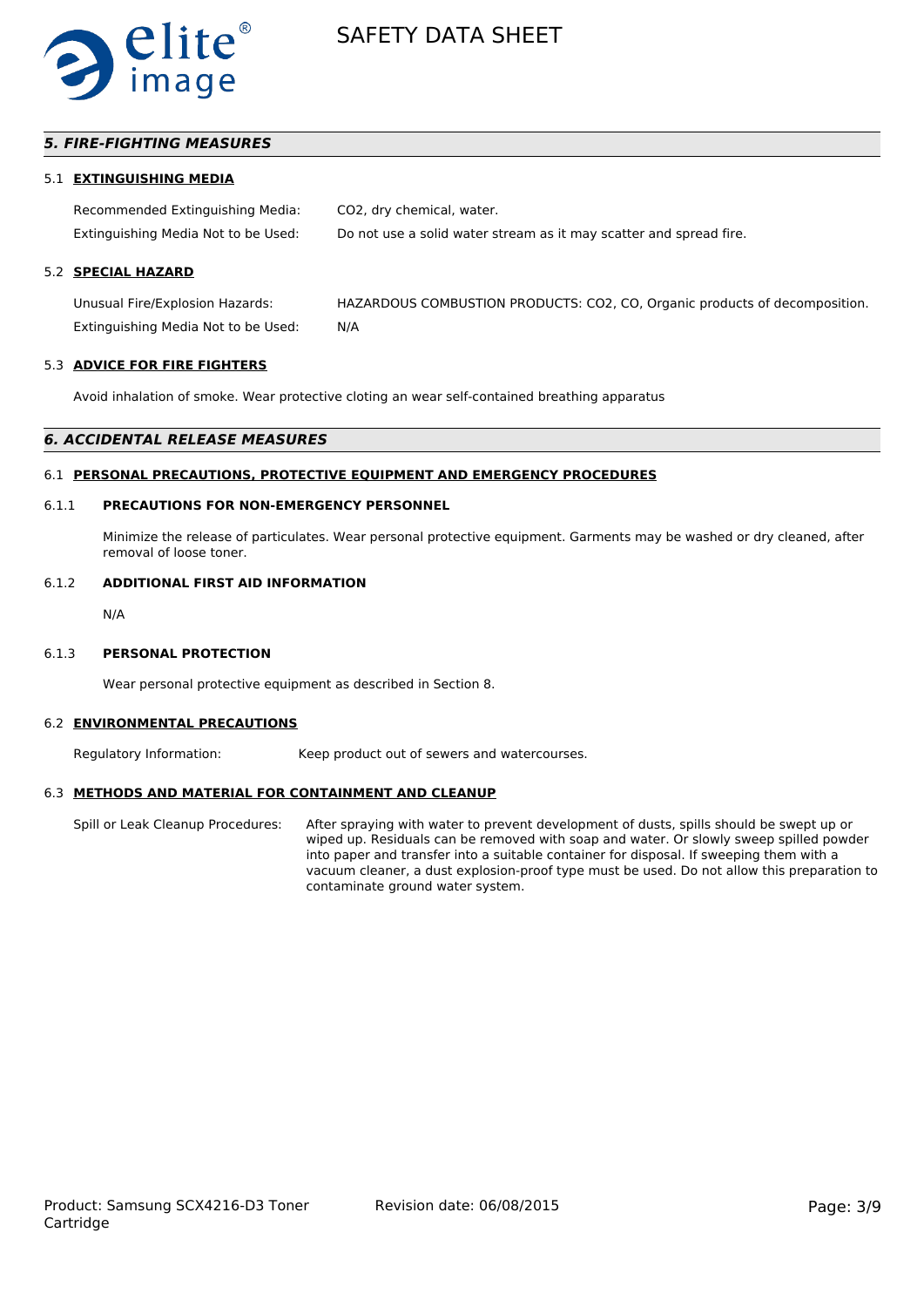

## *7. HANDLING AND STORAGE*

#### 7.1 **PRECAUTIONS FOR SAFE HANDLING**

Recommendations for Handling: No special precautions when used as intended. Keep containers closed, avoid creating dust. Keep away from ignition sources. Advice on General Hygiene: Never eat, drink or smoke in work areas. Practice good personal hygiene after using this material, especially before eating, drinking, smoking, using the restroom, or applying cosmetics.

#### 7.2 **CONDITIONS FOR SAFE STORAGE**

Avoid high temperatures, >100°F/32°C

#### 7.3 **SPECIFIC END USES**

Printing devices

#### *8. EXPOSURE CONTROLS/PERSONAL PROTECTION*

#### 8.1 **CONTROL PARAMETERS**

The best protection is to enclose operations and/or provide local exhaust ventilation at the site of chemical release in order to maintain airborne concentrations of the product below OSHA PELs (See Section 3). Local exhaust ventilation is preferred because it prevents contaminant dispersion into the work area by controlling it at its source.

#### 8.2 **EXPOSURE CONTROLS**

#### **Respiratory protection:**

IMPROPER USE OF RESPIRATORS IS DANGEROUS. Seek professional advice prior to respirator selection and use. Follow OSHA respirator regulations (29 CFR 1910.134 and 1910.137) and, if necessary, wear a NIOSH approved respirator. Select respirator based on its suitability to provide adequate worker protection for given work conditions, levels of airborne contamination, and sufficient levels of oxygen.

#### **Eye/Face Protection:**

Contact lenses are not eye protective devices. Appropriate eye protection must be worn instead of, or in conjunction with contact lenses.

#### **Hand/Skin Protection:**

For emergency or non-routine operations (cleaning spills, reactor vessels, or storage tanks), wear an SCBA. WARNING! Air purifying respirators do not protect worker in oxygen deficient atmospheres.

#### **Additional Protection:**

N/A

#### **Protective Clothing and Equipment:**

Wear chemically protective gloves, boots, aprons, and gauntlets to prevent prolonged or repeated skin contact. Wear splashproof chemical goggles and face shield when working with liquid, unless full face piece respiratory protection is worn.

#### **Safety Stations:**

Make emergency eyewash stations, safety/quick-drench showers, and washing facilities available in work area.

#### **Contaminated Equipment:**

Separate contaminated work clothes from street clothes. Launder before reuse. Remove material from your shoes and clean personal protective equipment. Never take home contaminated clothing.

#### **Comments:**

Never eat, drink or smoke in work areas. Practice good personal hygiene after using this material, especially before eating, drinking, smoking, using the restroom, or applying cosmetics.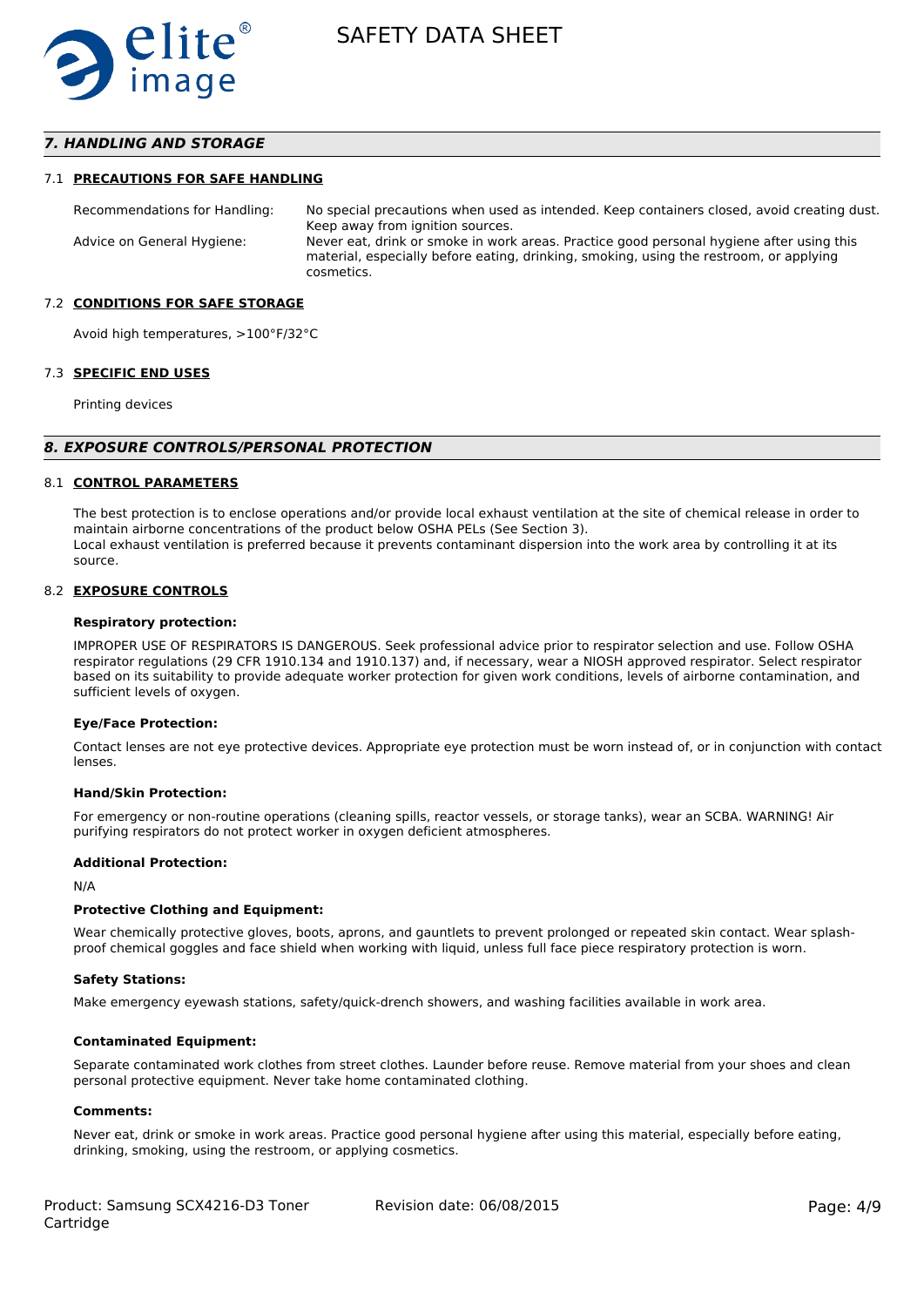

## *9. PHYSICAL AND CHEMICAL PROPERTIES*

## 9.1 **DETAIL INFORMATION**

| APPEARANCE: Black fine powder. |  |  |  |  |
|--------------------------------|--|--|--|--|
| Black                          |  |  |  |  |
| Slight plastic odor.           |  |  |  |  |
| N/A                            |  |  |  |  |
|                                |  |  |  |  |
| N/A                            |  |  |  |  |
| N/A                            |  |  |  |  |
| N/A                            |  |  |  |  |
| N/A                            |  |  |  |  |
| ca. 1.2                        |  |  |  |  |
| N/A                            |  |  |  |  |
|                                |  |  |  |  |

#### 9.2 **OTHER INFORMATION**

SOLUBILITY IN WATER: Negligible. EXPLOSIVE PROPERTIES: Can form explosive dust-air mixtures when finely dispersed in air.

## *10. CHEMICAL STABILITY AND REACTIVITY*

## 10.1 **Reactivity:**

| <b>Reactivity Hazards:</b><br>Data on Mixture Substances: | None<br>None                                                                                                   |
|-----------------------------------------------------------|----------------------------------------------------------------------------------------------------------------|
| 10.2 Chemical Stability:                                  | The product is stable. Under normal conditions of storage and use, hazardous<br>polymerisation will not occur. |
| 10.3 Hazardous Polymerization:                            | Stable under conditions of normal use.                                                                         |
| 10.4 Conditions to Avoid:                                 | Keep away from heat, flame, sparks and other ignition sources.                                                 |
| 10.5 Incompatible Materials:                              | Strong oxidising materials                                                                                     |
| 10.6 Hazardous Decomposition:                             | Will not occur.                                                                                                |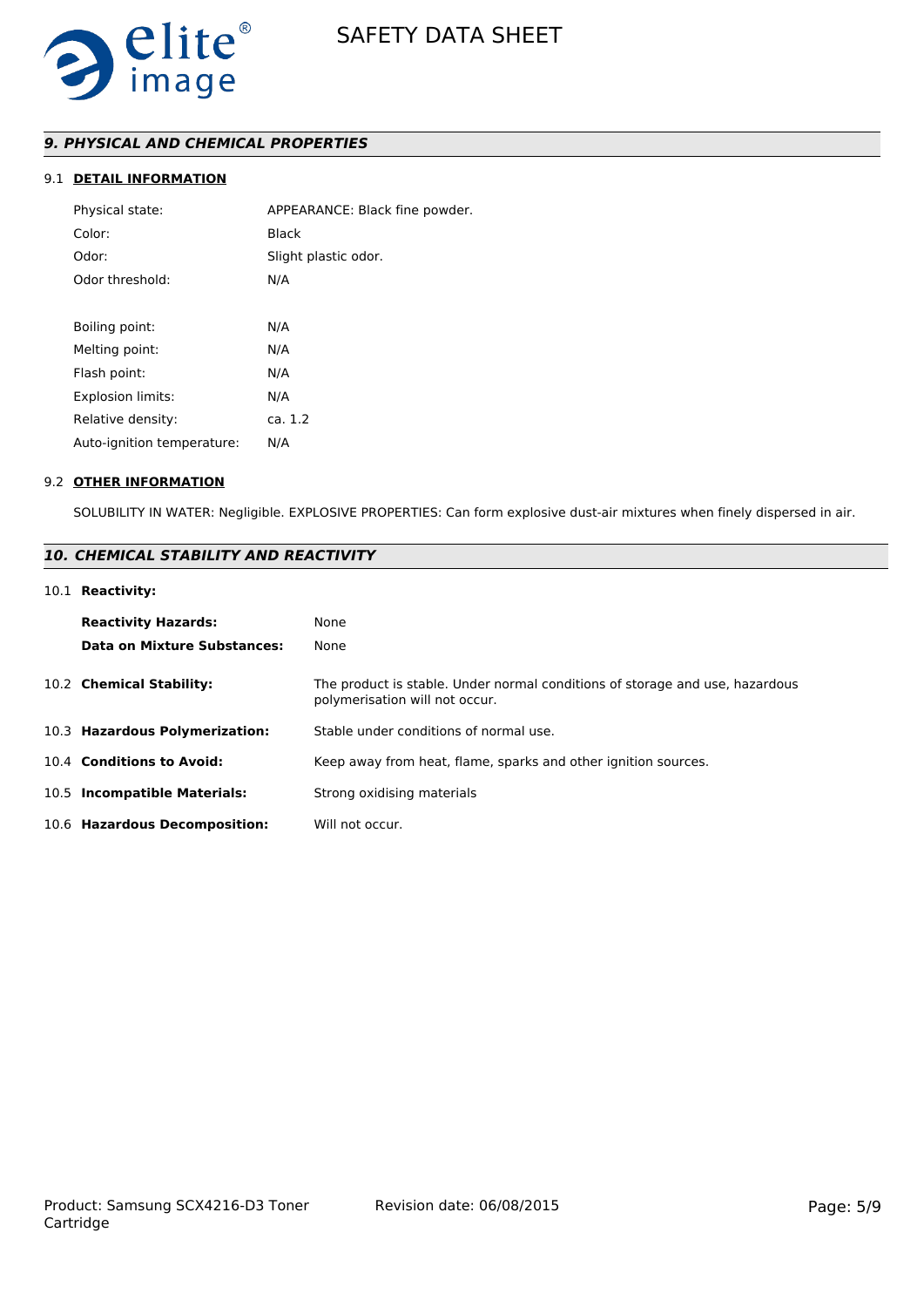

## *11. INFORMATION ON TOXICOLOGICAL EFFECT*

| <b>Mixtures:</b><br><b>Acute Toxicity:</b> | N/A<br>N/A                                                                                                                                                                                                                                                                                                                                                                                                                                                                                                                                                                                                                                                                                 |
|--------------------------------------------|--------------------------------------------------------------------------------------------------------------------------------------------------------------------------------------------------------------------------------------------------------------------------------------------------------------------------------------------------------------------------------------------------------------------------------------------------------------------------------------------------------------------------------------------------------------------------------------------------------------------------------------------------------------------------------------------|
| <b>Skin Corrosion/Irritation:</b>          | N/A                                                                                                                                                                                                                                                                                                                                                                                                                                                                                                                                                                                                                                                                                        |
| <b>Serious Eye Damage:</b>                 | N/A                                                                                                                                                                                                                                                                                                                                                                                                                                                                                                                                                                                                                                                                                        |
| <b>Inhalation:</b>                         | N/A                                                                                                                                                                                                                                                                                                                                                                                                                                                                                                                                                                                                                                                                                        |
| <b>Sensitization:</b>                      | N/A                                                                                                                                                                                                                                                                                                                                                                                                                                                                                                                                                                                                                                                                                        |
| <b>Mutagenicity:</b>                       | Negative in the Ames test. (Estimated from the data of other products or information of                                                                                                                                                                                                                                                                                                                                                                                                                                                                                                                                                                                                    |
|                                            | constituent components from raw material manufacturer.)                                                                                                                                                                                                                                                                                                                                                                                                                                                                                                                                                                                                                                    |
| <b>Carcinogenicity:</b>                    | In 1996, the IARC revaluated Carbon Black as a GROUP 2B carcinogen (possible human<br>carcinogen). This evaluation is given to Carbon Black for which there is inadequate human<br>evidence, but sufficient animal evidence. The latter is based upon the development of lung tumors<br>in rats receiving chronic inhalation exposures to free Carbon Black at levels that induce particle<br>overload of the lung. Studies performed in animal models other than rats have not demonstrated<br>an association between Carbon Black and lung tumors. Moreover, a two-year cancer bioassay<br>using a typical toner preparation containing Carbon Black demonstrated no association between |
|                                            | toner exposure and tumor development in rats.                                                                                                                                                                                                                                                                                                                                                                                                                                                                                                                                                                                                                                              |
| <b>Reproductive Toxicity:</b>              | N/A                                                                                                                                                                                                                                                                                                                                                                                                                                                                                                                                                                                                                                                                                        |
| <b>STOT - Single Exposure:</b>             | N/A                                                                                                                                                                                                                                                                                                                                                                                                                                                                                                                                                                                                                                                                                        |
| <b>STOT - Multiple Exposure:</b>           | In a study in rats (H. Muhle) by chronic inhalation exposure to a typical toner, a mild to moderate<br>degree of lung fibrosis was observed in 92% of the rats in the concentration (16 mg/m3) exposure<br>group, and a minimal to mild degree of fibrosis was noted in 22% of the animals in the middle (4<br>mg/m3) exposure group. But no pulmonary changes was reported in the lowest (1 mg/m3)<br>exposure group, the most relevant level to potential human exposures.                                                                                                                                                                                                               |
| Ingestion:                                 | N/A                                                                                                                                                                                                                                                                                                                                                                                                                                                                                                                                                                                                                                                                                        |
| <b>Hazard Class Information:</b>           | N/A                                                                                                                                                                                                                                                                                                                                                                                                                                                                                                                                                                                                                                                                                        |
| <b>Mixture on Market Data:</b>             | N/A                                                                                                                                                                                                                                                                                                                                                                                                                                                                                                                                                                                                                                                                                        |
| Symptoms:                                  | N/A                                                                                                                                                                                                                                                                                                                                                                                                                                                                                                                                                                                                                                                                                        |
| Delayed/Immediate Effects: N/A             |                                                                                                                                                                                                                                                                                                                                                                                                                                                                                                                                                                                                                                                                                            |
| <b>Test Data on Mixture:</b>               | REFERENCES: IARC (1996) IARC Monographs on the Evaluation of the Carcinogenic Risk of<br>Chemicals to Humans, Vol.65, Printing Process and Printing Inks, Carbon Black and Some Nitro<br>Compounds, Lyon, pp.149-261. H. Muhle, B. Bellmann, O. Creutzenberg, C. Dasenbrock, H. Ernst,<br>R. Kilpper, J.C. Mackenzie, P. Morrow, U. Mohr, S. Takenaka, and R. Mermelstein (1991) Pulmonary<br>Response to Toner upon Chronic Inhalation Exposure in Rats. Fundamental and Applied Toxicology<br>17, p p280-299.                                                                                                                                                                            |
| <b>Not Meeting Classification:</b>         | N/A                                                                                                                                                                                                                                                                                                                                                                                                                                                                                                                                                                                                                                                                                        |
| <b>Routes of Exposure:</b>                 | N/A                                                                                                                                                                                                                                                                                                                                                                                                                                                                                                                                                                                                                                                                                        |
| <b>Interactive Effects:</b>                | N/A                                                                                                                                                                                                                                                                                                                                                                                                                                                                                                                                                                                                                                                                                        |
| <b>Absence of Specific Data:</b>           | N/A                                                                                                                                                                                                                                                                                                                                                                                                                                                                                                                                                                                                                                                                                        |
| Mixture vs Substance Data: N/A             |                                                                                                                                                                                                                                                                                                                                                                                                                                                                                                                                                                                                                                                                                            |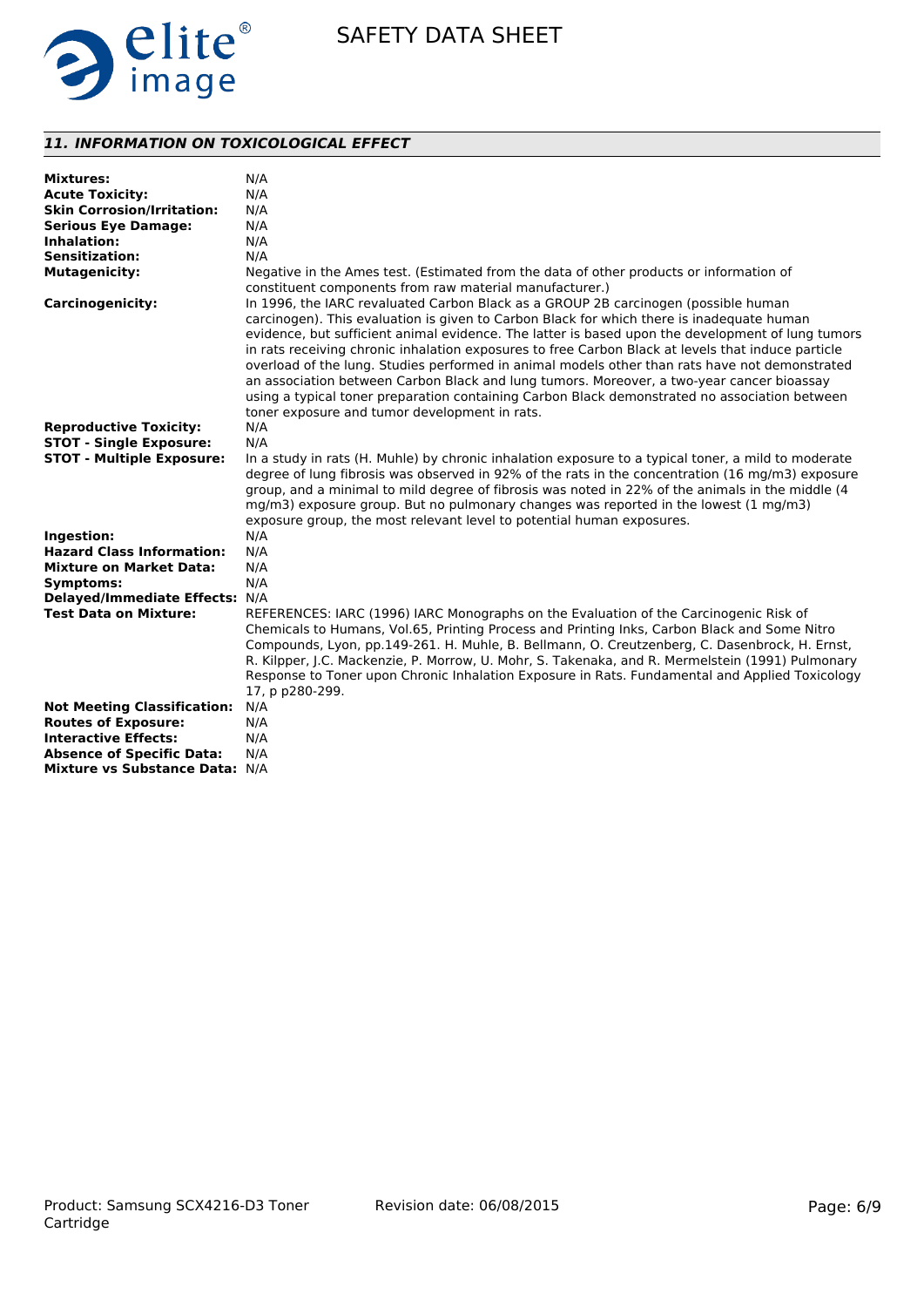

| 12.1 <b>Eco toxicity:</b>           | N/A                                                                                                               |
|-------------------------------------|-------------------------------------------------------------------------------------------------------------------|
| 12.2 Degradability:                 | N/A                                                                                                               |
| 12.3 Bioaccumulation Potential: N/A |                                                                                                                   |
| 12.4 Mobility in Soil:              | N/A                                                                                                               |
| 12.5 PBT & vPvB Assessment:         | No results that the components of this toner meet the PBT or vPvB criteria under Regulation<br>(EC) No 1907/2006. |
| 12.6 Other Adverse Effects:         | N/A                                                                                                               |

## *13. DISPOSAL CONSIDERATIONS*

#### **Disposal Information:**

 Dispose as a solid waste in accordance with local authority regulations. Empty container retains product residue.

#### **Physical/Chemical Properties that affect Treatment:**

Symbol: This product is not classified as dangerous

Risk Phrases: This product is not classified according to the federal, state and local environmental regulations.

#### **Waste Treatment Information:**

Do not shred toner cartridge, unless dust-explosion prevention measures are taken. Finely dispersed particles may form explosive mixtures in air. Dispose of in compliance with federal, state, and local regulations.

## **Personal Protection Required:**

N/A

# *14. TRANSPORT INFORMATION*

| <b>ID Number:</b><br>14.1      | None allocated. This is not a hazardous product. |
|--------------------------------|--------------------------------------------------|
| 14.2 Shipping Name:            | None allocated. This is not a hazardous product. |
| 14.3 Hazard Class:             | None allocated. This is not a hazardous product. |
| 14.4 Packing Group:            | None allocated. This is not a hazardous product. |
| 14.5 Environmental Hazards:    | N/A                                              |
| 14.6 User Precautions:         | N/A                                              |
| <b>Bulk Transport:</b><br>14.7 | N/A                                              |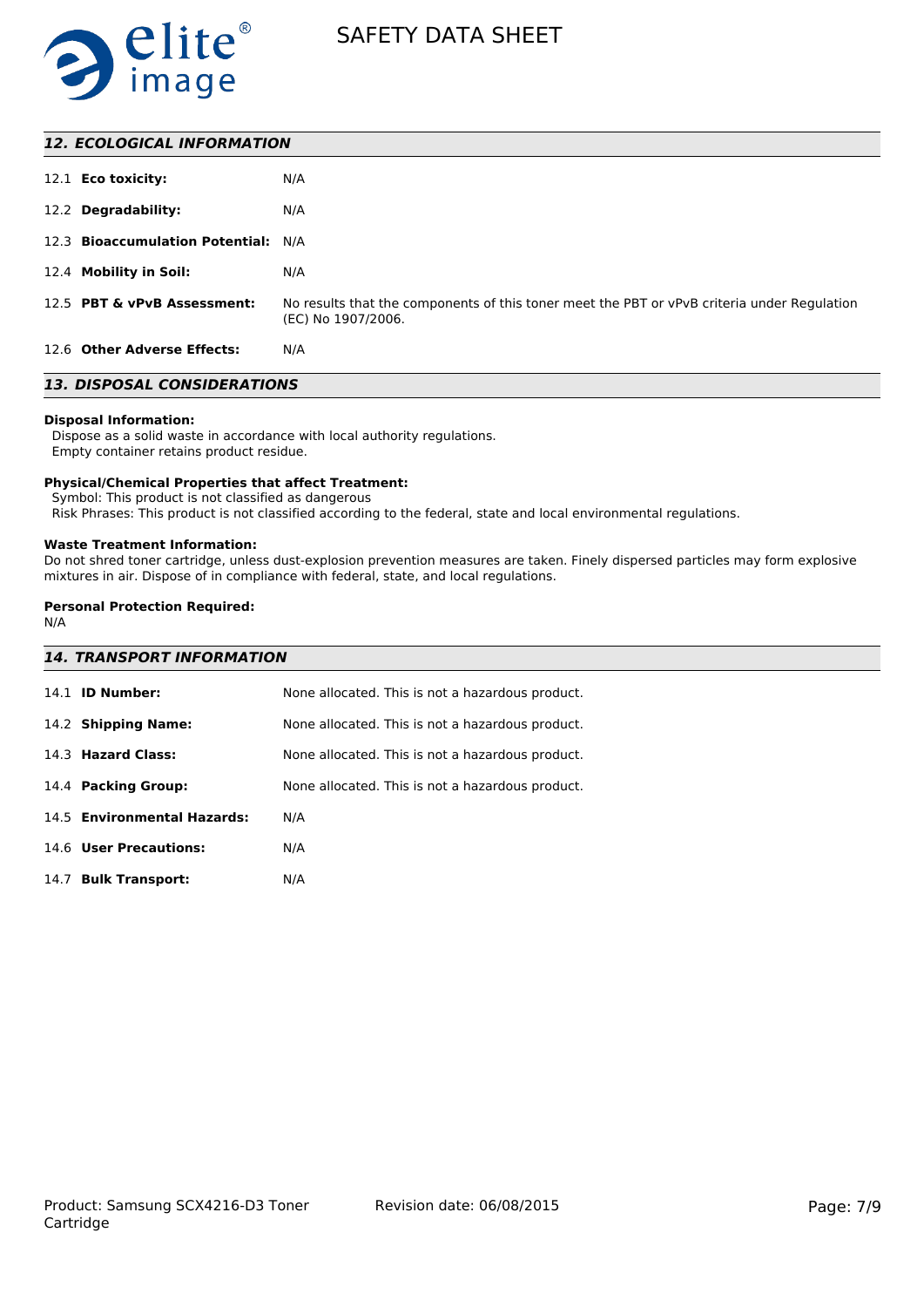

## *15. REGULATORY INFORMATION*

|                                   | 15.1 Regulatory Information:           | (USA Information) TSCA: All chemical substances in this product comply with all applicable<br>rules or orders under TSCA. (EU Information) (EC) No 1907/2006: Authorizations on use -<br>Not regulated, Restrictions on use - Not regulated; (EC) No 1272/2008: Classification -<br>None, Hazard Class and Category Code(S) - None, Hazard statement Code(s) - None. |  |  |  |
|-----------------------------------|----------------------------------------|----------------------------------------------------------------------------------------------------------------------------------------------------------------------------------------------------------------------------------------------------------------------------------------------------------------------------------------------------------------------|--|--|--|
|                                   | <b>EPA Regulatory Information: N/A</b> |                                                                                                                                                                                                                                                                                                                                                                      |  |  |  |
|                                   | <b>CERCLA Reportable Quantity: N/A</b> |                                                                                                                                                                                                                                                                                                                                                                      |  |  |  |
|                                   | 15.2 Superfund Information:            |                                                                                                                                                                                                                                                                                                                                                                      |  |  |  |
|                                   | <b>Hazard Categories:</b>              |                                                                                                                                                                                                                                                                                                                                                                      |  |  |  |
|                                   | Immediate: N/A                         |                                                                                                                                                                                                                                                                                                                                                                      |  |  |  |
|                                   | Delayed: N/A                           |                                                                                                                                                                                                                                                                                                                                                                      |  |  |  |
|                                   | Fire: N/A                              |                                                                                                                                                                                                                                                                                                                                                                      |  |  |  |
|                                   | <b>Pressure: N/A</b>                   |                                                                                                                                                                                                                                                                                                                                                                      |  |  |  |
|                                   | <b>Reactivity: N/A</b>                 |                                                                                                                                                                                                                                                                                                                                                                      |  |  |  |
|                                   | Section 302 - Extremely Hazardous: N/A |                                                                                                                                                                                                                                                                                                                                                                      |  |  |  |
|                                   | Section 311 - Hazardous: N/A           |                                                                                                                                                                                                                                                                                                                                                                      |  |  |  |
|                                   | 15.3 State Regulations:                | N/A                                                                                                                                                                                                                                                                                                                                                                  |  |  |  |
|                                   | 15.4 Other Regulatory Information:     | N/A                                                                                                                                                                                                                                                                                                                                                                  |  |  |  |
|                                   | <b>16. OTHER INFORMATION</b>           |                                                                                                                                                                                                                                                                                                                                                                      |  |  |  |
|                                   | <b>General Comments:</b>               | This information is based on our current knowledge. It should not therefore be construed as<br>quaranteeing specific properties of the products as described or their suitability for a particular<br>application                                                                                                                                                    |  |  |  |
| <b>Creation Date of this SDS:</b> |                                        | 09/22/2015                                                                                                                                                                                                                                                                                                                                                           |  |  |  |